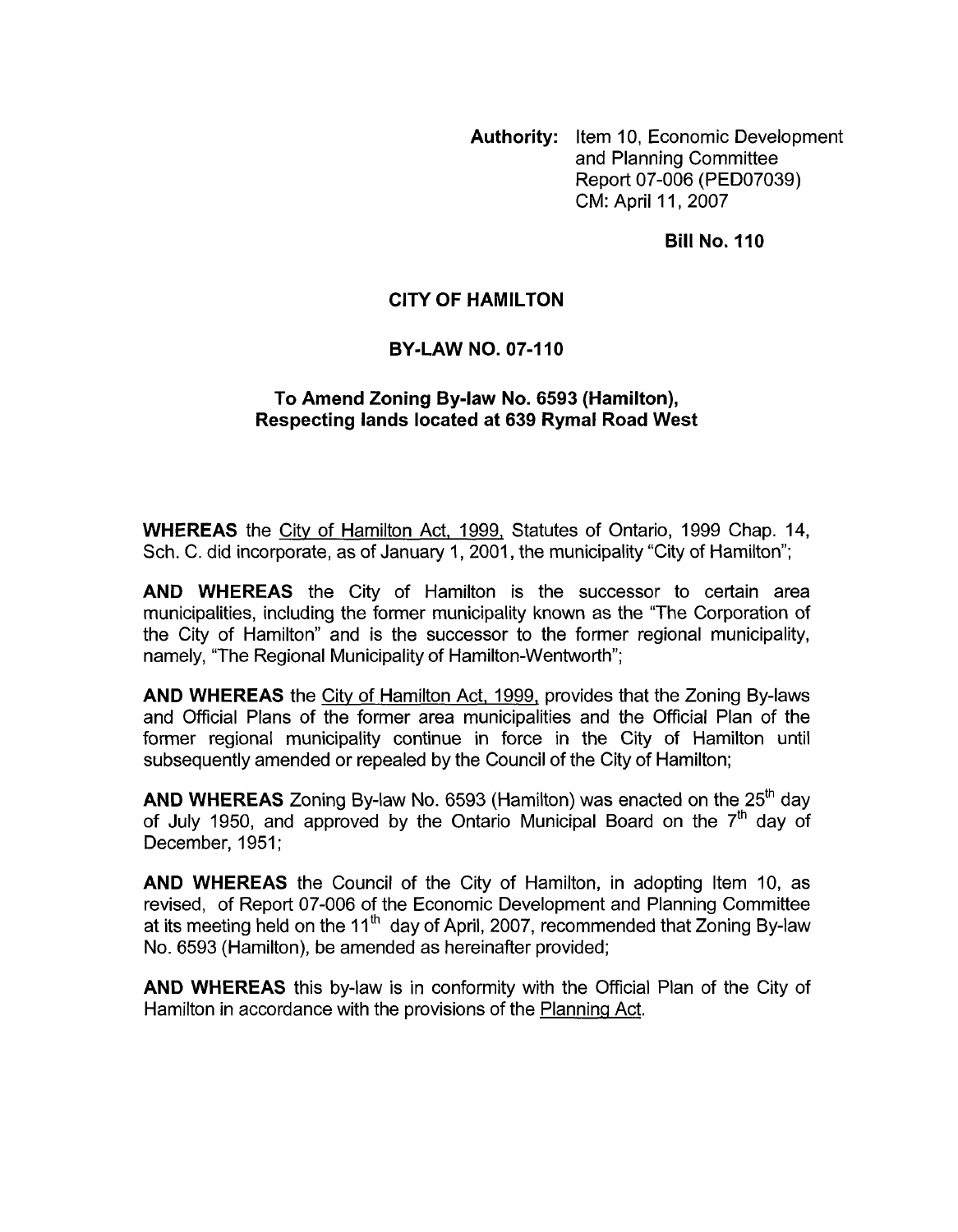**NOW THEREFORE** the Council of the City of Hamilton enacts as follows:

- 1. That Sheet "W-37e" of the District Maps, appended to and forming part of Zoning By-law No. 6593 (Hamilton), as amended, is hereby further amended by changing the zoning from the "AA" (Agricultural) District to the "C"  $-$  'H" (Urban Protected Residential, etc. - Holding) District on the lands, the extent and boundaries of which are shown on a plan hereto annexed as Schedule "A".
- 2. That the 'H' symbol applicable to the lands referred to in Section 1 of this Bylaw shall be removed conditional upon:
	- a) The owner/applicant conducting an archaeological assessment of the entire development property and mitigating, through preservation or resource removal and documentation, adverse impacts to any significant archaeological resources found. No demolition, grading or soil disturbances shall take place on the subject property prior to the approval from the City of Hamilton's Director of Development and Real Estate and the Ministry of Culture confirming that all archaeological resource concerns have met licensing and resource conservation requirements;
	- b) The owner/applicant investigating the noise levels on the site and determining the noise control measures that are satisfactory to the City of Hamilton in meeting the Ministry of the Environment's recommended sound level limits. An acoustical report prepared by a qualified Professional Engineer containing the recommended control measures shall be submitted to the satisfaction of the City of Hamilton, Director of Development and Real Estate; and,
	- c) Sufficient capacity of the municipal sanitary sewer system being available, to the satisfaction of the City of Hamilton, Manager of Development Engineering.
	- d) A second access to the subdivision to the south has been constructed or until 12 months has elapsed from the date of Council approval, being April 11, 2008, whichever comes first
- 3. The Clerk is hereby authorized and directed to proceed with the giving of notice of the passing of this by-law, in accordance with the Planning Act.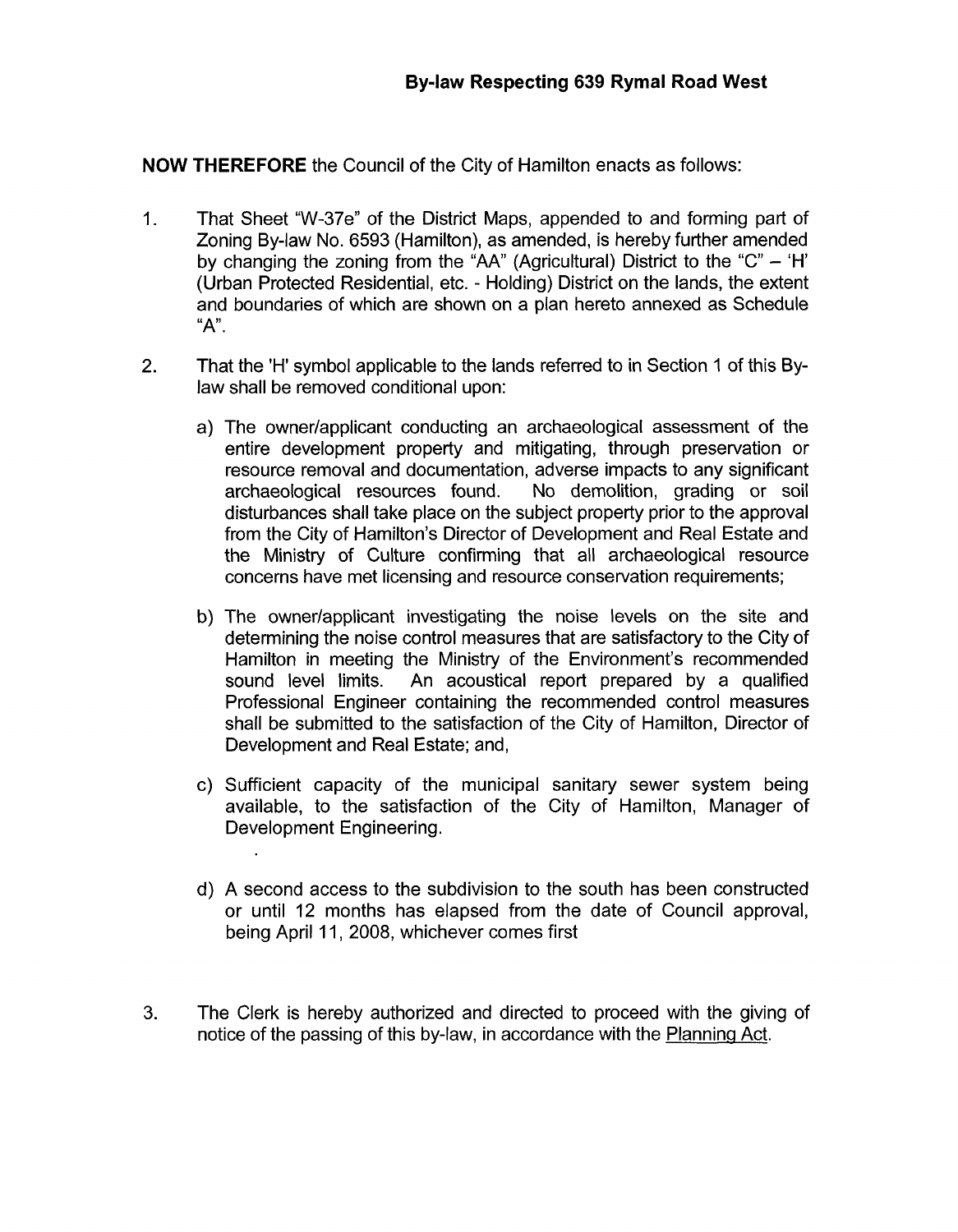4. That the 'H' symbol shall be removed by amendment to this by-law and the development of the lands referred to in Section I of this By-law may at such time proceed in accordance with the *"C"* District provisions.

PASSED and ENACTED this 11<sup>th</sup> day of April, 2007.

**Fred Eisenberger** Mayor City Clerk

Kevin C. Christenson

ZAC-06-64